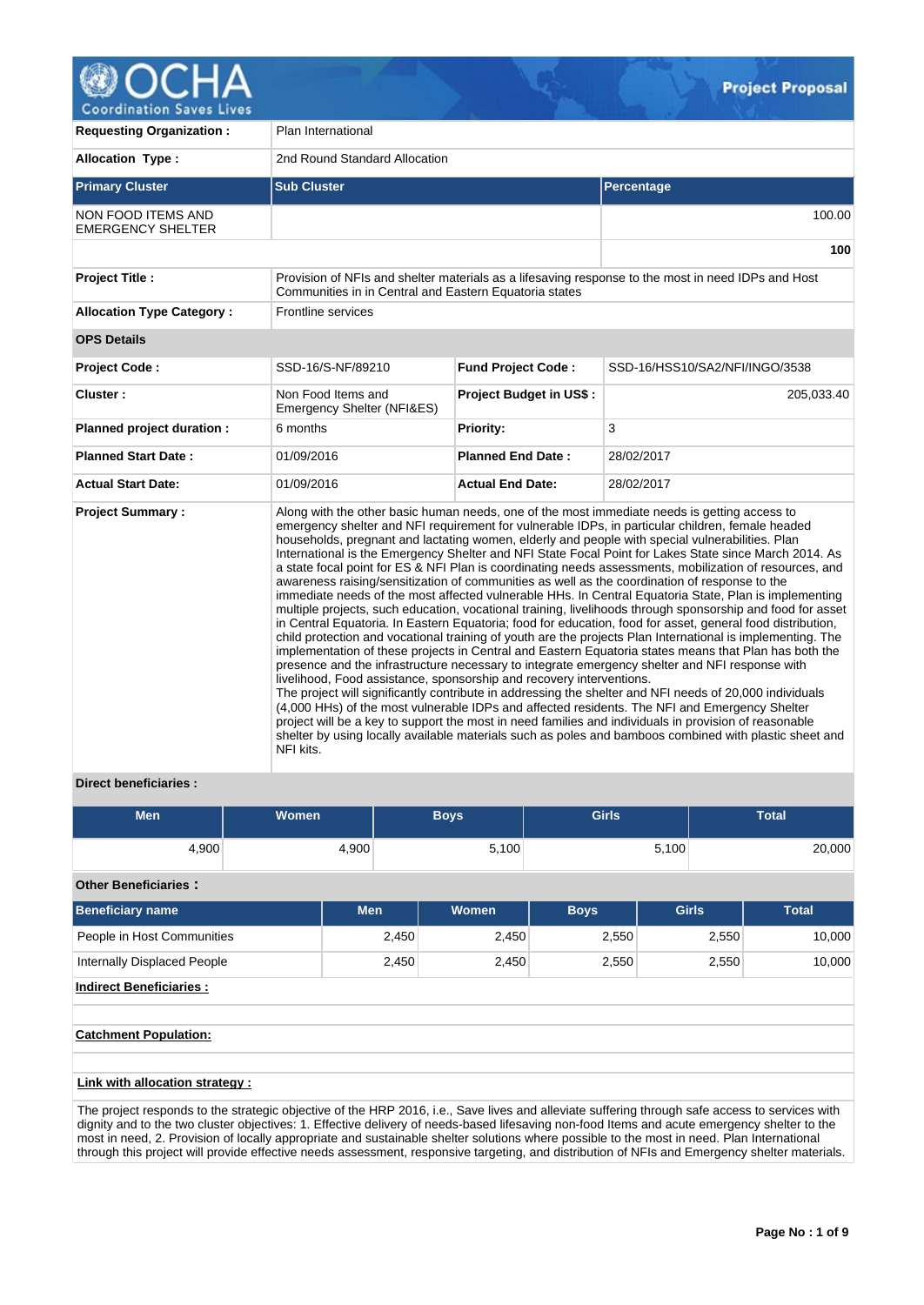# **Sub-Grants to Implementing Partners : Partner Name Partner Type Partner Type Budget in US\$ Other funding secured for the same project (to date) : Other Funding Source Other Funding Amount Organization focal point : Name Title Email Phone** Ghebrehiwet Hailit Food Assistance and Nutrition Manager ghebrehiwet.hailit@plan-international.org +211956073517 Gashaw Dagnew Business Development Specialist gashaw.dagnew@plan-international.org +211922555063 Daniel Muchena Country Director Daniel.Muchena@plan-international.org +211922555046 Julie Bati **Business Development Officer** Julie.Bati@plan-international.org +211956191181 **BACKGROUND**

# **1. Humanitarian context analysis**

Since the beginning of 2016, the humanitarian crisis in South Sudan has deepened and spread. Despite the formation of the Transitional Government of National Unity (TGoNU) in April 2016, violence continued in multiple locations, while the economic situation deteriorated, causing humanitarian needs to intensify and increase, including in locations previously considered relatively stable in the Greater Bahr El Ghazal and Greater Equatoria regions.

More than 2.5 million people – more than one in every five people in South Sudan - have been forced to flee their homes since the conflict began, including 1.6 million internally displaced people (with 53.4 per cent estimated to be children) and nearly 900,000 refugees in neighboring countries. Hunger and malnutrition have reached historic levels and taken hold in previously stable areas. Great number of the population is cut off from accessing basic service stranded in to the places of their residence without basic human needs as Conflict Affected Residents living in difficulties coping with the recurrent weather and conflict related crisis. The majority of people, in particular displaced, women headed households and those with no or limited productive assets, are living in a state of extreme poverty. Access to Emergency Shelter and NFI is one of the immediate needs requirements for life saving of IDPs vulnerable and the most vulnerable residents in particular children, pregnant and lactating women, elderly and people with special needs. Communities are in desperate need of NFI and shelter materials as a step of support to improve their lives and cope in managing recurrent shocks and build resilience. In order to have effective and efficient response to the needs Plan International will intervene through needs assessments, mobilization of resources, sensitization of communities, and facilitation of response to the immediate needs of the people.

# **2. Needs assessment**

Plan international have presence in the locations where the beneficiaries are residing and most importantly plan international have carried out multi-sector needs assessment in central Equatoria and Eastern Equatoria in recent months to determine the needs and identify the most in need beneficiaries

# **3. Description Of Beneficiaries**

The total target beneficiaries for 2016 are 20,000 individuals (51% are children equivalent to 10,200 individuals, 5,100 boys and 5,100 girls), (49% adults equivalent to 9,800 individuals, 4,900 men and 4,900 women).

### **4. Grant Request Justification**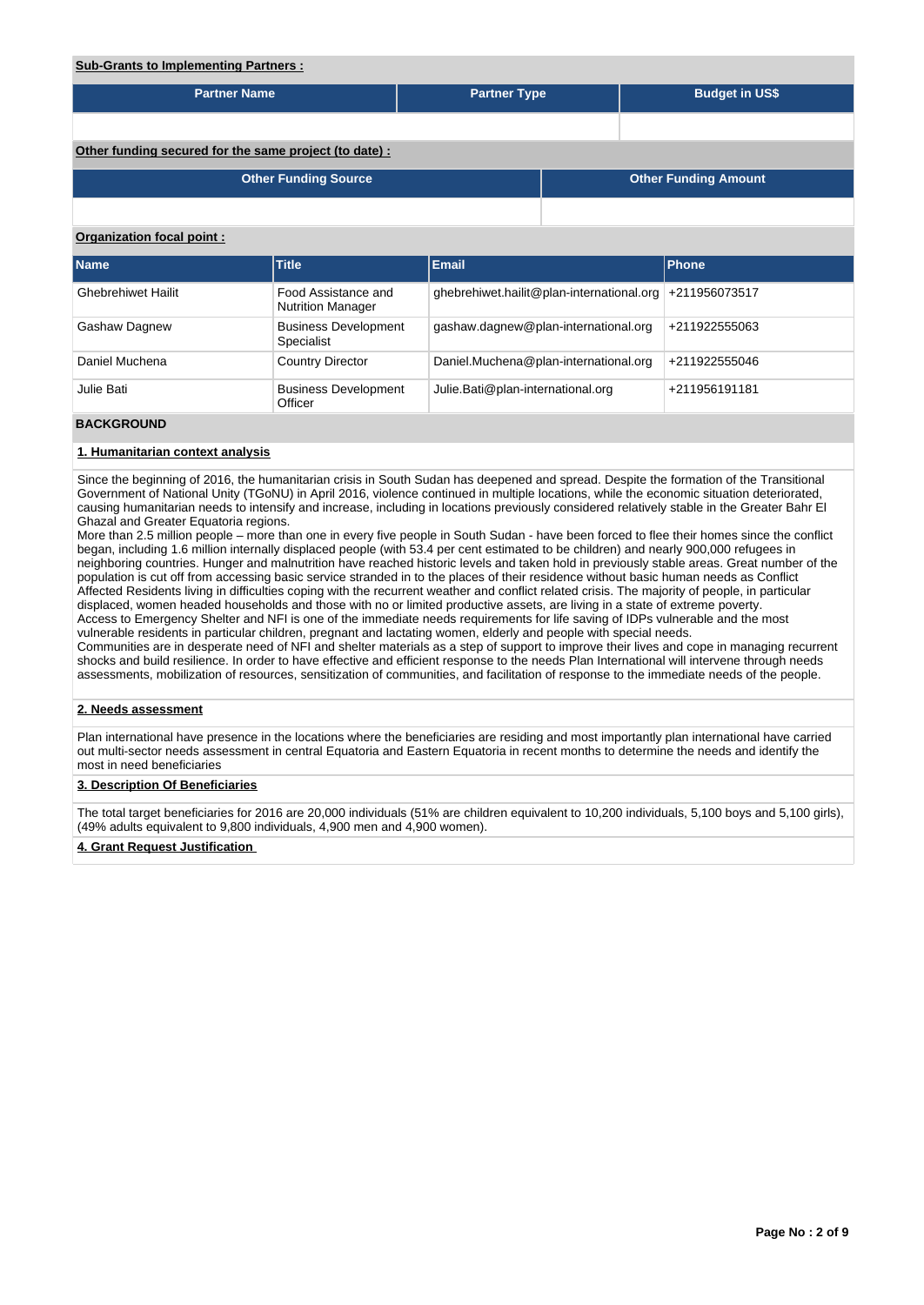Central Equatoria and Eastern Equatoria have been affected by the conflict lately as clashes have been reported in many parts of the two states causing displacement of thousands of people. These clashes claimed hundreds of civilian lives and displacement of thousands plus affecting lives and livelihoods of thousands of residents that needs serious attention and immediate response to the needs of IDPs and host communities to save their lives and protect their livelihoods.

Plan International has been working in South Sudan since 2006. Specifically Plan has been working in Lakes, Jonglei, Eastern Equatoria and Central Equatoria states. Plan's programming focuses in 4 key areas: 1. The right to education – creating improved opportunities to access basic education 2. The Right to sustainable livelihood - Improved access to food and income for children, youth and communities. 3. Child protection - fostering the participation of children in their own protection and peace building. 4. Disaster risk reduction, preparedness, and emergency response - Contribute to ensuring children grow up safely in resilient communities and realize their rights to protection and assistance in emergencies and recovery. Food distribution, Nutrition, Education in Emergency, Child Protection in Emergency and WASH are integral components of disaster risk reduction and emergency response. Plan's programs make effective use of both local and international capacity and knowledge on disaster risk management to assist communities to improve their capacity to plan for and manage natural hazards, environmental degradation and conflict. In its operational areas Plan promotes the participation of youth and children, it engages with local government and civil society organizations, and creates integration between disaster and development work in areas where it is possible to link the two, such as Central and Eastern Equatoria and Lakes states. Plan has an Emergency team consisting of both International and National staff working in sectors such as Food Assistance, commodity tracking, Nutrition, Child Protection, WASH, Education in Emergency and Emergency Shelter and NFI. The emergency team is supported by a team of Technical Advisors for Education; Child protection, Food Security and Livelihood who are based in Juba. In addition to the above mentioned in-country capacity, Plan International South Sudan can access the available technical capacities (surge capacities) within the Plan International network, which includes expertise support from International Head Quarters, Regional Office for Eastern and Southern Africa as well as expertise support from 20 fundraising offices in North America, Europe, Asia and Australia. In Central Equatoria and Eastern Equatoria States, Plan have a Program Unit Manager in Yei and a Head of Field Offices in Pibor, Torit and Rumbek. Plan International South Sudan is coordinating the NFI Cluster in Lakes state since March 2014 and has also carried out NFI distributions in Lakes state and in Eastern Equatoria in Melijo IDP camp in Nimule.

### **5. Complementarity**

#### **LOGICAL FRAMEWORK**

# **Overall project objective**

The overall objective of the project is to facilitate provision NFIs and Emergency shelter to the most in need Internally Displaced Persons and vulnerable people in the host communities in Eastern Equatoria and Central Equatoria states

| <b>NON FOOD ITEMS AND EMERGENCY SHELTER</b>                                                                                                                              |                                                                                                                   |                                 |  |  |  |  |
|--------------------------------------------------------------------------------------------------------------------------------------------------------------------------|-------------------------------------------------------------------------------------------------------------------|---------------------------------|--|--|--|--|
| <b>Cluster objectives</b>                                                                                                                                                | <b>Strategic Response Plan (SRP) objectives</b>                                                                   | <b>Percentage of activities</b> |  |  |  |  |
| CO1: Populations most in need have access<br>to life-saving non-food items through the<br>coordinated delivery of needs-based<br>assistance                              | HRP 2016 SO1: Save lives and alleviate<br>suffering through safe access to services and<br>resources with dignity | 80                              |  |  |  |  |
| CO2: Populations most in need have access<br>to locally appropriate and dignified shelter<br>solutions through the delivery of coordinated<br>and needs-based assistance | HRP 2016 SO1: Save lives and alleviate<br>suffering through safe access to services and<br>resources with dignity | <b>20</b>                       |  |  |  |  |

**Contribution to Cluster/Sector Objectives :** The project will contribute significantly in addressing the shelter and NFI needs of 20,000 people of the most vulnerable people in Central Equatoria and Eastern Equatoria state plus coordinating the Shelter/NFIs activities in Lakes state. The NFI and Emergency Shelter project will be a key to support the most in need families and individuals by supporting them to have reasonable shelters with the provision of locally available materials such as poles and bamboos when needed and provision of NFI kits.

#### **Outcome 1**

Deliver non-food items to 1,600 HHs of IDPs and 1,600 HHs of host communities in Lainya, and Rokon in Central Equatoria State and Torit and Magwi in Eastern Equatoria state.

## **Output 1.1**

#### **Description**

Non Food Items received from the pipeline (IOM) and distributed to IDPs and host communities in Lainya and Rokon counties in Central Equatoria State and Torit and Magwi counties in Eastern Equatoria states

#### **Assumptions & Risks**

All the NFI kits would be distributed on time to the intended beneficiaries expecting improved security situation in the locations. The risk is delays of distribution of kits due to insecurity and pipeline breakage.

#### **Activities**

# **Activity 1.1.1**

Mobilize and sensitize community leaders and beneficiaries

#### **Activity 1.1.2**

Distribute NFI kits to IDPs and host communities in need

#### **Activity 1.1.3**

Conduct post distribution monitoring

# **Indicators**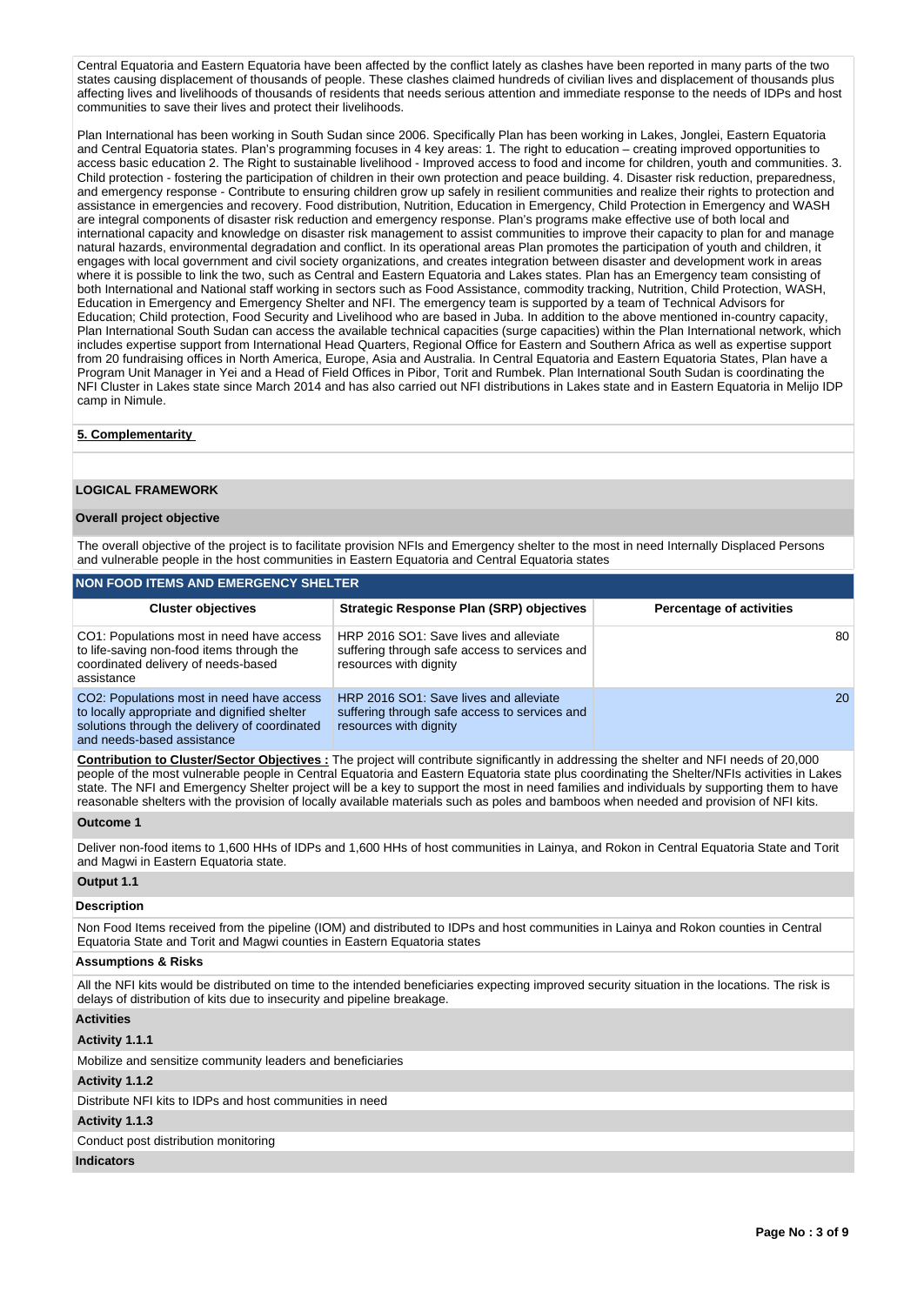|                                                                                    |                                                                            |                                                                                                                                                                                                                                                                                                                                                                                                                                                                                                                                                                                                                                                                                  |           |              | cycle                          |             |              |                              |               |  |
|------------------------------------------------------------------------------------|----------------------------------------------------------------------------|----------------------------------------------------------------------------------------------------------------------------------------------------------------------------------------------------------------------------------------------------------------------------------------------------------------------------------------------------------------------------------------------------------------------------------------------------------------------------------------------------------------------------------------------------------------------------------------------------------------------------------------------------------------------------------|-----------|--------------|--------------------------------|-------------|--------------|------------------------------|---------------|--|
| Code                                                                               | <b>Cluster</b>                                                             | <b>Indicator</b>                                                                                                                                                                                                                                                                                                                                                                                                                                                                                                                                                                                                                                                                 |           | <b>Men</b>   | <b>Women</b>                   | <b>Boys</b> | <b>Girls</b> |                              | <b>Target</b> |  |
| Indicator 1.1.1                                                                    | NON FOOD ITEMS AND<br><b>EMERGENCY SHELTER</b>                             | Frontline # of people served with NFI                                                                                                                                                                                                                                                                                                                                                                                                                                                                                                                                                                                                                                            |           | 3,920        | 3,920                          | 4,08<br>0   | 4,08<br>0    |                              | 16,000        |  |
|                                                                                    |                                                                            | <b>Means of Verification:</b> NFI distribution reports and post distribution monitoring reports                                                                                                                                                                                                                                                                                                                                                                                                                                                                                                                                                                                  |           |              |                                |             |              |                              |               |  |
| <b>Outcome 2</b>                                                                   |                                                                            |                                                                                                                                                                                                                                                                                                                                                                                                                                                                                                                                                                                                                                                                                  |           |              |                                |             |              |                              |               |  |
|                                                                                    | and Torit and Magwi in Eastern Equatoria state                             | provide appropriate shelter material to 400 HHs of IDPs and 400 HHs of host communities in Lainya, and Rokon in Central Equatoria State                                                                                                                                                                                                                                                                                                                                                                                                                                                                                                                                          |           |              |                                |             |              |                              |               |  |
| Output 2.1                                                                         |                                                                            |                                                                                                                                                                                                                                                                                                                                                                                                                                                                                                                                                                                                                                                                                  |           |              |                                |             |              |                              |               |  |
| <b>Description</b>                                                                 |                                                                            |                                                                                                                                                                                                                                                                                                                                                                                                                                                                                                                                                                                                                                                                                  |           |              |                                |             |              |                              |               |  |
|                                                                                    |                                                                            | Shelter delivery and distribution to the most vulnerable IDPs and host communities such as Female headed households, elderly, and people<br>with special needs. Plan international will get shelter material from the pipeline (IOM)                                                                                                                                                                                                                                                                                                                                                                                                                                             |           |              |                                |             |              |                              |               |  |
| <b>Assumptions &amp; Risks</b>                                                     |                                                                            |                                                                                                                                                                                                                                                                                                                                                                                                                                                                                                                                                                                                                                                                                  |           |              |                                |             |              |                              |               |  |
| deteriorates or pipeline breaks.                                                   |                                                                            | All the Shelter materials would be distributed on time to the intended beneficiaries. The risk is delays of distribution in case security                                                                                                                                                                                                                                                                                                                                                                                                                                                                                                                                        |           |              |                                |             |              |                              |               |  |
| <b>Activities</b>                                                                  |                                                                            |                                                                                                                                                                                                                                                                                                                                                                                                                                                                                                                                                                                                                                                                                  |           |              |                                |             |              |                              |               |  |
| Activity 2.1.1                                                                     |                                                                            |                                                                                                                                                                                                                                                                                                                                                                                                                                                                                                                                                                                                                                                                                  |           |              |                                |             |              |                              |               |  |
|                                                                                    | Mobilize and sensitize community leaders and beneficiaries                 |                                                                                                                                                                                                                                                                                                                                                                                                                                                                                                                                                                                                                                                                                  |           |              |                                |             |              |                              |               |  |
| Activity 2.1.2                                                                     |                                                                            |                                                                                                                                                                                                                                                                                                                                                                                                                                                                                                                                                                                                                                                                                  |           |              |                                |             |              |                              |               |  |
|                                                                                    | Distribute shelter materials to IDPs and host communities in need          |                                                                                                                                                                                                                                                                                                                                                                                                                                                                                                                                                                                                                                                                                  |           |              |                                |             |              |                              |               |  |
| Activity 2.1.3                                                                     |                                                                            |                                                                                                                                                                                                                                                                                                                                                                                                                                                                                                                                                                                                                                                                                  |           |              |                                |             |              |                              |               |  |
|                                                                                    | Conduct post distribution monitoring.                                      |                                                                                                                                                                                                                                                                                                                                                                                                                                                                                                                                                                                                                                                                                  |           |              |                                |             |              |                              |               |  |
| <b>Indicators</b>                                                                  |                                                                            |                                                                                                                                                                                                                                                                                                                                                                                                                                                                                                                                                                                                                                                                                  |           |              |                                |             |              |                              |               |  |
|                                                                                    |                                                                            |                                                                                                                                                                                                                                                                                                                                                                                                                                                                                                                                                                                                                                                                                  |           |              | <b>End cycle beneficiaries</b> |             |              | <b>End</b><br>cycle          |               |  |
| Code                                                                               | <b>Cluster</b>                                                             | <b>Indicator</b>                                                                                                                                                                                                                                                                                                                                                                                                                                                                                                                                                                                                                                                                 |           | <b>Men</b>   | Women                          | <b>Boys</b> | <b>Girls</b> |                              | <b>Target</b> |  |
| Indicator 2.1.1                                                                    | NON FOOD ITEMS AND<br><b>EMERGENCY SHELTER</b>                             | Frontline # of people served with Shelter                                                                                                                                                                                                                                                                                                                                                                                                                                                                                                                                                                                                                                        |           | 980          | 980                            | 1,02<br>0   | 1,02<br>0    |                              | 4,000         |  |
|                                                                                    |                                                                            | <b>Means of Verification</b> : Shelter materials distribution reports and post distribution monitoring visit report.                                                                                                                                                                                                                                                                                                                                                                                                                                                                                                                                                             |           |              |                                |             |              |                              |               |  |
| <b>Additional Targets:</b>                                                         |                                                                            |                                                                                                                                                                                                                                                                                                                                                                                                                                                                                                                                                                                                                                                                                  |           |              |                                |             |              |                              |               |  |
| <b>M&amp;R</b>                                                                     |                                                                            |                                                                                                                                                                                                                                                                                                                                                                                                                                                                                                                                                                                                                                                                                  |           |              |                                |             |              |                              |               |  |
| <b>Monitoring &amp; Reporting plan</b>                                             |                                                                            |                                                                                                                                                                                                                                                                                                                                                                                                                                                                                                                                                                                                                                                                                  |           |              |                                |             |              |                              |               |  |
|                                                                                    |                                                                            | Ongoing monitoring will be carried out on a daily basis throughout the lifetime of the project by the teams in the field. The team in the<br>country office will organize monthly field visit to monitor and support the project staff in the field, at the end of each distribution, a post<br>distribution monitoring will be carried out. Weekly updates will be shared from the field offices to the country offices on a weekly basis and a<br>monthly report will be shared with the donor and cluster on monthly basis. A mid-term report will be shared when the project is halfway<br>complete and a project completion report submitted when the project comes to end. |           |              |                                |             |              |                              |               |  |
| Workplan                                                                           |                                                                            |                                                                                                                                                                                                                                                                                                                                                                                                                                                                                                                                                                                                                                                                                  |           |              |                                |             |              |                              |               |  |
|                                                                                    | Activitydescription                                                        |                                                                                                                                                                                                                                                                                                                                                                                                                                                                                                                                                                                                                                                                                  | Year      | 2<br>3       | 5<br>6<br>4                    | 8           | 9            | $10$ 11 $12$                 |               |  |
|                                                                                    | Activity 1.1.1: Mobilize and sensitize community leaders and beneficiaries |                                                                                                                                                                                                                                                                                                                                                                                                                                                                                                                                                                                                                                                                                  | 2016      |              |                                |             | X            |                              |               |  |
|                                                                                    |                                                                            |                                                                                                                                                                                                                                                                                                                                                                                                                                                                                                                                                                                                                                                                                  | 2017      |              |                                |             |              |                              |               |  |
|                                                                                    | Activity 1.1.2: Distribute NFI kits to IDPs and host communities in need   |                                                                                                                                                                                                                                                                                                                                                                                                                                                                                                                                                                                                                                                                                  | 2016      |              |                                |             |              | X<br>X                       | $\mathsf{X}$  |  |
|                                                                                    | X.<br>2017                                                                 | ΙX.                                                                                                                                                                                                                                                                                                                                                                                                                                                                                                                                                                                                                                                                              |           |              |                                |             |              |                              |               |  |
| Activity 1.1.3: Conduct post distribution monitoring                               |                                                                            |                                                                                                                                                                                                                                                                                                                                                                                                                                                                                                                                                                                                                                                                                  |           | X.           | X.<br>$\mathsf{X}$             | X           |              |                              |               |  |
|                                                                                    | $X$ $X$                                                                    |                                                                                                                                                                                                                                                                                                                                                                                                                                                                                                                                                                                                                                                                                  |           |              |                                |             |              |                              |               |  |
| Activity 2.1.1: Mobilize and sensitize community leaders and beneficiaries<br>2016 |                                                                            |                                                                                                                                                                                                                                                                                                                                                                                                                                                                                                                                                                                                                                                                                  |           |              |                                |             | х            |                              |               |  |
|                                                                                    |                                                                            |                                                                                                                                                                                                                                                                                                                                                                                                                                                                                                                                                                                                                                                                                  | 2017      |              |                                |             |              |                              |               |  |
| Activity 2.1.2: Distribute shelter materials to IDPs and host communities in need  | 2016                                                                       |                                                                                                                                                                                                                                                                                                                                                                                                                                                                                                                                                                                                                                                                                  |           |              |                                | X<br>X      | X            |                              |               |  |
|                                                                                    |                                                                            |                                                                                                                                                                                                                                                                                                                                                                                                                                                                                                                                                                                                                                                                                  | X<br>2017 | ΙX.          |                                |             |              |                              |               |  |
|                                                                                    |                                                                            |                                                                                                                                                                                                                                                                                                                                                                                                                                                                                                                                                                                                                                                                                  |           |              |                                |             |              |                              |               |  |
|                                                                                    | Activity 2.1.3: Conduct post distribution monitoring.                      |                                                                                                                                                                                                                                                                                                                                                                                                                                                                                                                                                                                                                                                                                  | 2016      |              |                                |             | X.           | $\mathsf{X}$<br>$\mathsf{X}$ | $\mathsf{X}$  |  |
|                                                                                    |                                                                            |                                                                                                                                                                                                                                                                                                                                                                                                                                                                                                                                                                                                                                                                                  | X<br>2017 | $\mathsf{X}$ |                                |             |              |                              |               |  |

ा

**End cycle beneficiaries End**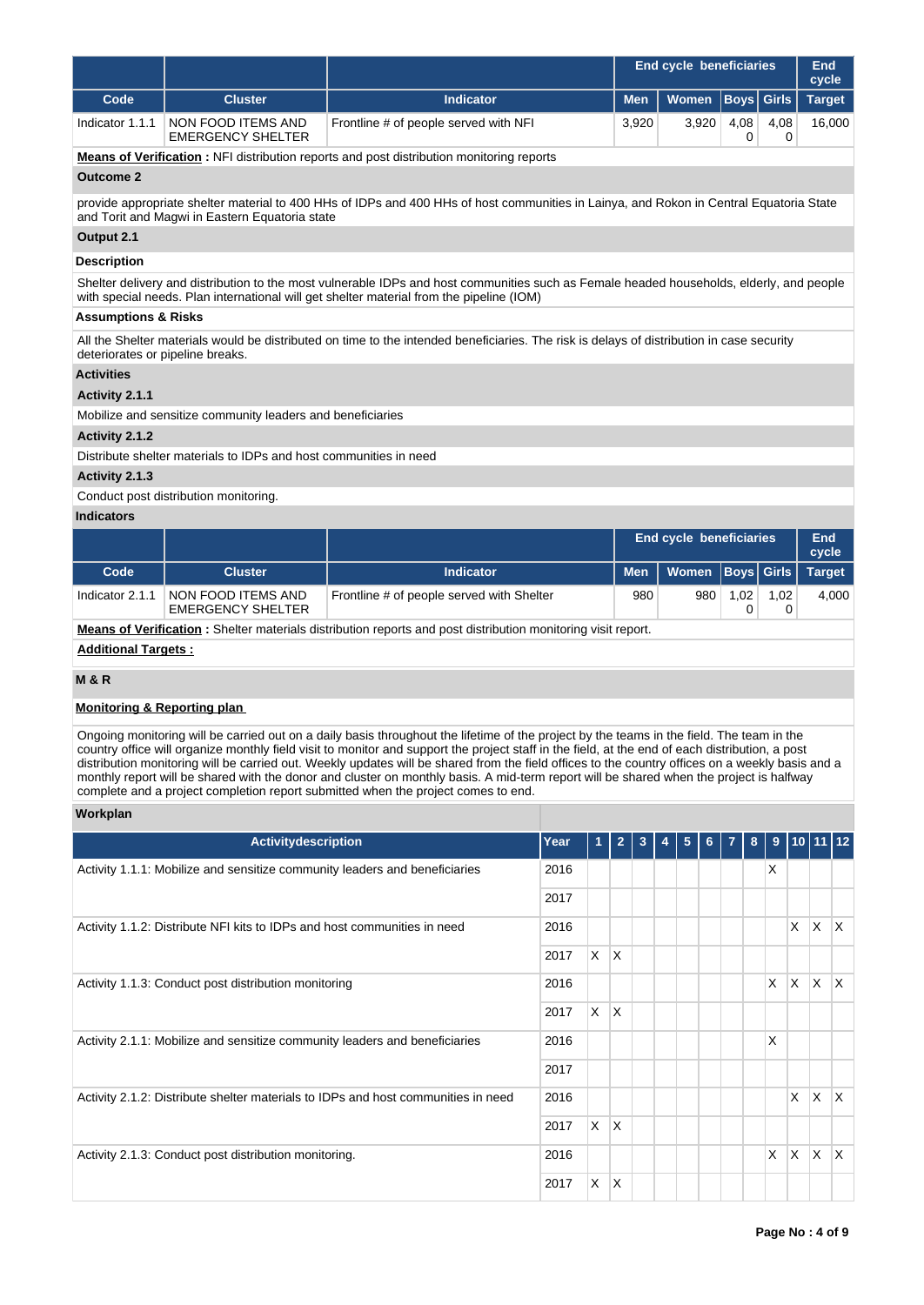# **Accountability to Affected Populations**

Plan international is keen to make the community and people affected by crisis participate in decisions that affect them. This means that a mechanism will be put in place for the beneficiaries to raise their complaint and whenever it is possible they are addressed. A feedback mechanism will be put in place for the community to tell us what they think about the project, what they like and their reservations and how they would like us to improve. This will be achieved by establishing a complaint desk during our distribution and other activities. Committees will be set in all the location of our work to hear from the community members who feel more comfortable talking to their own community members and in turn convey the message to our staff.

#### **Implementation Plan**

This project will be implemented by Plan international in Central Equatoria and Eastern Equatoria states. Once the recruitment of key staff is completed, Plan international will embark on community mobilization process to sensitize the community about the importance of the project, this will be done in collaboration with the local authorities and local chiefs with active participation of the community members so that they own the project. After the mobilization process is done, a routine needs assessment will kick off to inform decision making and the identification of beneficiaries which in turn will be registered, after the registration of the beneficiaries, a verification exercise will be carried out to ensure that that these are the intended beneficiaries. When verification is done, ES/NFI items will be transported to the distribution sites where they will finally be distributed to the intended beneficiaries. When the distribution is done, a distribution report will be generated and shared.

#### **Coordination with other Organizations in project area**

| Name of the organization | Areas/activities of collaboration and rationale                                                                              |
|--------------------------|------------------------------------------------------------------------------------------------------------------------------|
| S/NFI cluster            | Coordination of activities in the field through cluster meetings,<br>sharing of assessment, PDM and monthly progress reports |
| IOM (Pipeline)           | Facilitate provision of ES/NFI items                                                                                         |

## **Environment Marker Of The Project**

#### **Gender Marker Of The Project**

2a-The project is designed to contribute significantly to gender equality

#### **Justify Chosen Gender Marker Code**

The project will use an assessment and prioritization tool primarily to targeting to maximum inclusion of vulnerable women and adolescent girls. Promotion of Emergency Shelter and NFI provision to the most needy will be proactively pursued through coordinated interagency response. Overall beneficiary selection will be made with the active participation of women and adolescent girls as groups to minimize the influence of men/chiefs due to culture and power relations. The project will take affirmative action to increase women's participation and membership in the management of the distribution of Emergency Shelter/ NFI materials.

# **Protection Mainstreaming**

Protection of all people affected and at risk does inform our program decision making and response including engagement with local authorities. It is central to our preparedness efforts as part of immediate and lifesaving activities and throughout the duration of our project and beyond. In practical terms this means identifying who is at risk, how and why at the very outset of our project and therefore taking into account vulnerabilities that underlie this risks including those experienced by men, women, boys and girls and groups such as internally displaced people, older people, people with disabilities and people with special needs.

### **Country Specific Information**

#### **Safety and Security**

Plan International has field offices in Yei, Torit, Magwi, Nimule and Kapoeta that continuously monitoring and sharing security updates with the Country Office Security and Safety Coordinator and Country Management Team to ensure secure and safe implementation of the project.

## **Access**

Plan International has both road and air access to Central Eqatoria and Eastern Equatoria operational areas. At this time, insecurity is high in some counties of Eastern and Central Equatoria states. However, Plan International monitors the situation on daily bases through Plan International field offices in Torit and Yei.

#### **BUDGET**

| Code | <b>Budget Line Description</b>             |   | D / S Quantity Unit | cost                  | Duration<br>Recurran charged<br>ce | $\frac{9}{6}$<br>to CHF | <b>Total Cost</b> |
|------|--------------------------------------------|---|---------------------|-----------------------|------------------------------------|-------------------------|-------------------|
|      | <b>Staff and Other Personnel Costs</b>     |   |                     |                       |                                    |                         |                   |
| 1.1  | Emergency Response Manager (Int.)          | D | 1 <sup>1</sup>      | 8,000<br>.00          | 6                                  | 10.00                   | 4,800.00          |
|      |                                            |   |                     |                       |                                    |                         |                   |
| 1.2  | Food Assistance and Nutrition Manager      | D |                     | 1   8,000<br>.00      | 6                                  | 15.00                   | 7,200.00          |
|      |                                            |   |                     |                       |                                    |                         |                   |
| 1.3  | <b>ES/NFI Focal Point (National staff)</b> | D |                     | $3 \mid 2,000$<br>.00 | 6                                  | 100.00                  | 36,000.00         |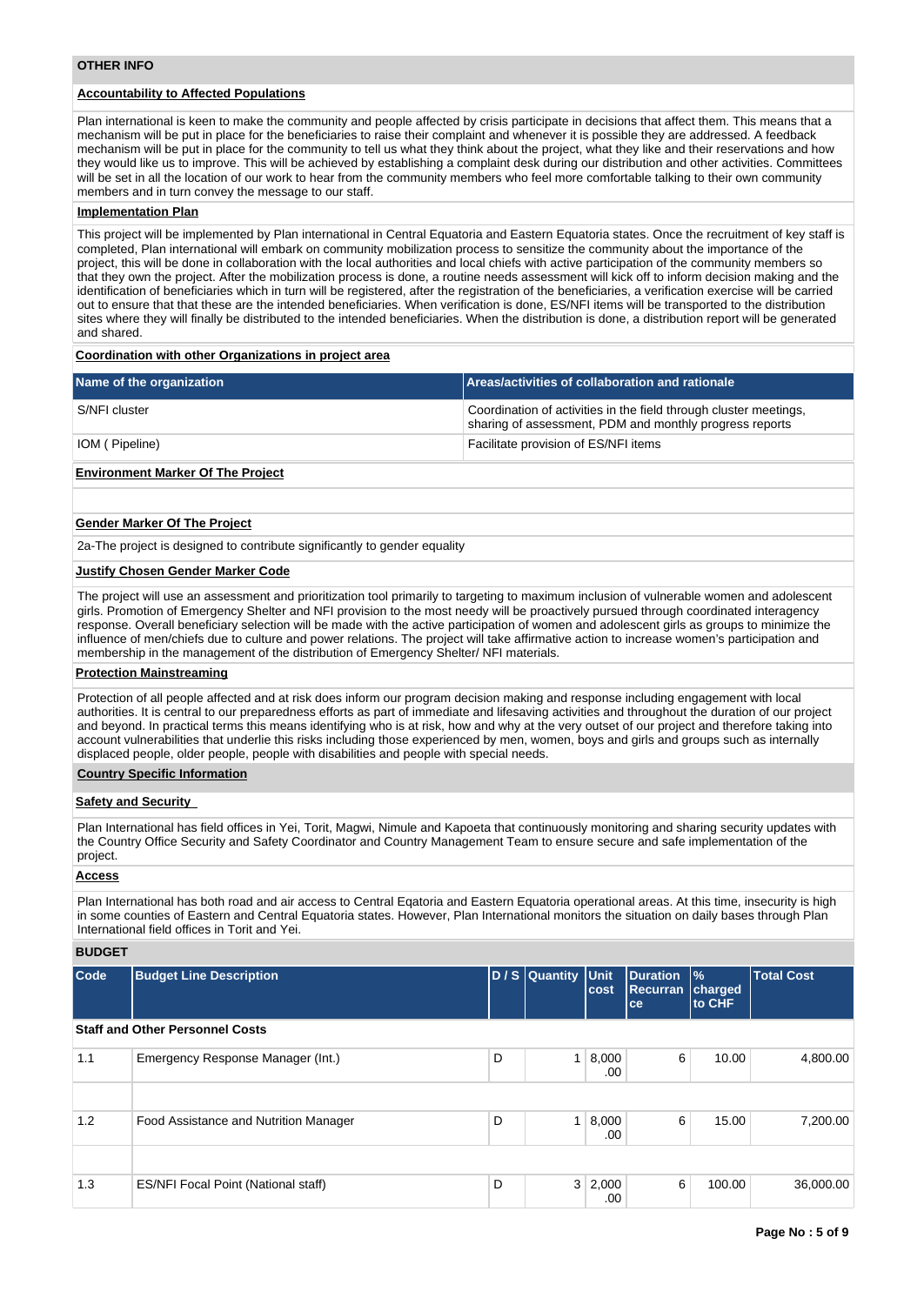| 1.4  | Security Coordinator (Int.)                                            | $\mathsf S$ |                | 1   8,000<br>.00      | 6     | 5.00   | 2,400.00  |
|------|------------------------------------------------------------------------|-------------|----------------|-----------------------|-------|--------|-----------|
|      |                                                                        |             |                |                       |       |        |           |
| 1.5  | Country Finance Manager (Int.)                                         | $\mathbb S$ |                | 1   8,000<br>.00      | 6     | 5.00   | 2,400.00  |
| 1.6  | Business Development Specialist (Int.)                                 | $\mathsf S$ |                | 1   8,000<br>.00      | 6     | 5.00   | 2,400.00  |
|      |                                                                        |             |                |                       |       |        |           |
| 1.7  | Head of Programs                                                       | D           |                | 1 10,00<br>0.00       | $\,6$ | 5.00   | 3,000.00  |
|      |                                                                        |             |                |                       |       |        |           |
| 1.8  | Logistics Officer                                                      | $\mathsf S$ |                | 1 1,500<br>.00        | 6     | 20.00  | 1,800.00  |
|      |                                                                        |             |                |                       |       |        |           |
| 1.9  | <b>Grants Accountant</b>                                               | D           |                | $1 \ 2,000$<br>.00    | 6     | 10.00  | 1,200.00  |
| 1.10 | Security guards in Field Offices                                       | D           |                | 4 400.0<br>0          | 6     | 20.00  | 1,920.00  |
|      |                                                                        |             |                |                       |       |        |           |
| 1.11 | Cleaner                                                                | D           |                | 2 400.0<br>0          | 6     | 50.00  | 2,400.00  |
|      |                                                                        |             |                |                       |       |        |           |
| 1.12 | <b>Emergency Field Coordinator</b>                                     | D           |                | $2 \mid 2,400$<br>.00 | $\,6$ | 25.00  | 7,200.00  |
|      |                                                                        |             |                |                       |       |        |           |
| 1.13 | <b>Emergency Field Supervisor</b>                                      | D           |                | $2 \mid 1,500$<br>.00 | 6     | 25.00  | 4,500.00  |
| 1.14 | <b>ES/NFI distributors</b>                                             | D           |                | 2 400.0               | 6     | 100.00 | 4,800.00  |
|      |                                                                        |             |                | 0                     |       |        |           |
| 1.15 | <b>Drivers</b>                                                         | D           |                | 2   600.0<br>0        | 6     | 50.00  | 3,600.00  |
|      | <b>Section Total</b>                                                   |             |                |                       |       |        | 85,620.00 |
|      | Supplies, Commodities, Materials                                       |             |                |                       |       |        |           |
|      |                                                                        |             |                |                       |       |        |           |
| 2.1  | Transportation of ES materials and NFIs kits to distribution<br>points | D           |                | 1 5,000<br>.00        | 4     | 100.00 | 20,000.00 |
| 2.2  | Transportation of ES materials and NFIs kits to distribution           | D           |                | 1 1,000               | 4     | 100.00 | 4,000.00  |
|      | points                                                                 |             |                | .00                   |       |        |           |
| 2.3  | <b>Needs Assessment</b>                                                | D           |                | 1 1,000               | 4     | 100.00 | 4,000.00  |
|      |                                                                        |             |                | .00                   |       |        |           |
| 2.4  | Community mobilization and sensitization                               | D           |                | 1   1,000<br>.00      | 4     | 100.00 | 4,000.00  |
|      |                                                                        |             |                |                       |       |        |           |
| 2.5  | Post Distribution Monitoring and Evaluation                            | D           | 1 <sup>1</sup> | 1,500<br>.00          | 4     | 100.00 | 6,000.00  |
|      |                                                                        |             |                |                       |       |        |           |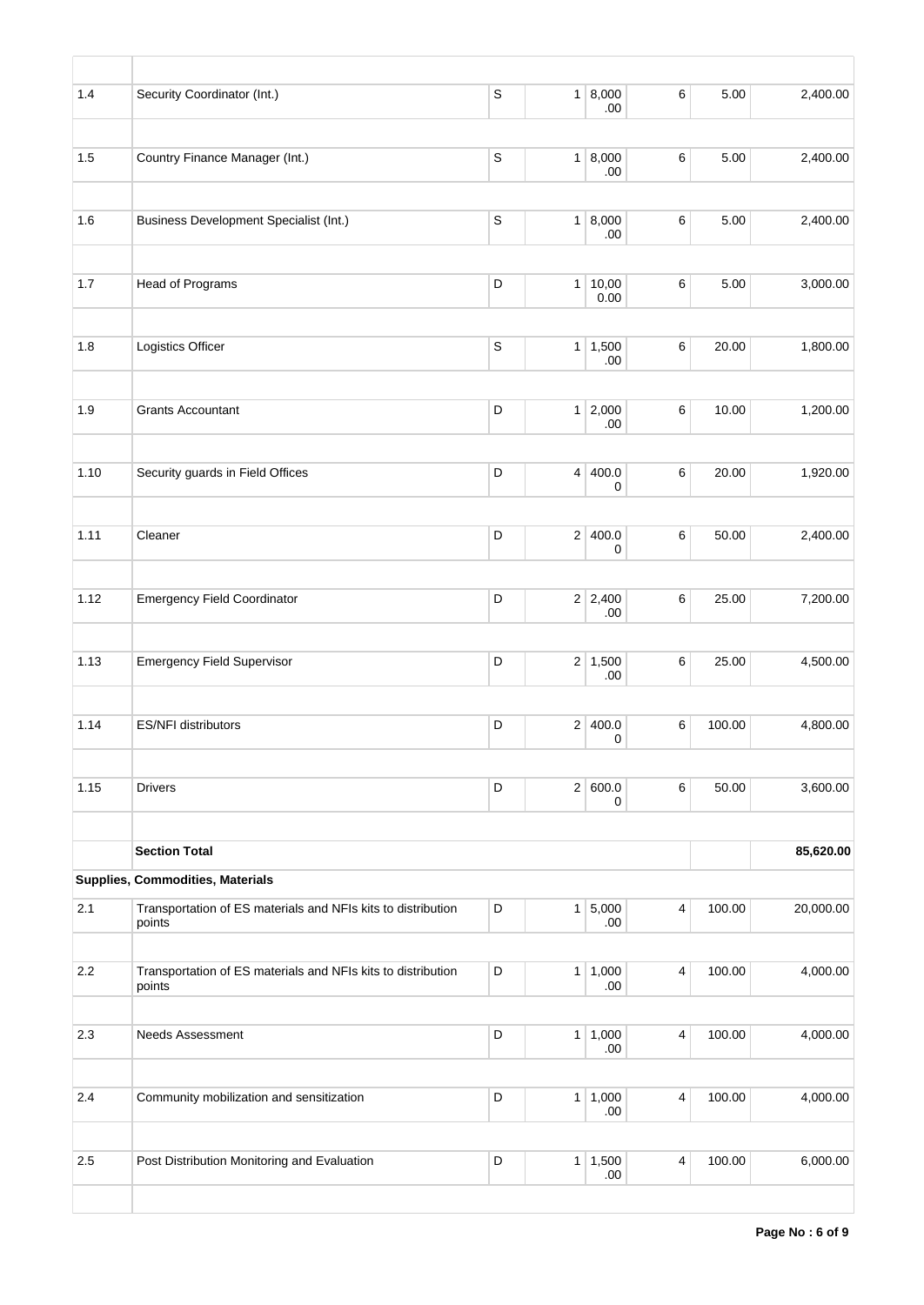| 2.6           | Visibility and Communication materials                      | D           |                | 1 5,000<br>.00       | $\mathbf{1}$ | 100.00   | 5,000.00  |
|---------------|-------------------------------------------------------------|-------------|----------------|----------------------|--------------|----------|-----------|
|               | <b>Section Total</b>                                        |             |                |                      |              |          | 43,000.00 |
| Equipment     |                                                             |             |                |                      |              |          |           |
| 3.1           | Motorbikes                                                  |             | 2 3,000<br>.00 | $\mathbf{1}$         | 100.00       | 6,000.00 |           |
| 3.2           | Communication equipment (Mobile phones & air time)          | D           | 3 <sup>2</sup> | 500.0<br>0           | $\mathbf{1}$ | 100.00   | 1,500.00  |
| 3.3           | Laptop Computer                                             | D           |                | 3   1,500<br>.00     | 1            | 100.00   | 4,500.00  |
|               | <b>Section Total</b>                                        |             |                |                      |              |          | 12,000.00 |
| <b>Travel</b> |                                                             |             |                |                      |              |          |           |
| 5.1           | Local Travel Cost (Accommodation & Per Diem) at Field sites | D           |                | $5 \vert 300.0$<br>0 | 4            | 100.00   | 6,000.00  |
| 5.2           | Local flight to field locations                             | D           |                | 3 500.0<br>0         | 4            | 100.00   | 6,000.00  |
|               | <b>Section Total</b>                                        |             |                |                      |              |          | 12,000.00 |
|               | <b>General Operating and Other Direct Costs</b>             |             |                |                      |              |          |           |
| 7.1           | Vehicle maintenance and service (50%)                       | D           |                | 3   1,000<br>.00     | 6            | 50.00    | 9,000.00  |
| 7.2           | Fuel and Oils for Generator/Vehicle/Motorbikes              | D           | 3 <sup>2</sup> | 1,000<br>.00         | 6            | 50.00    | 9,000.00  |
| 7.3           | Field Office Running Cost                                   | D           |                | 3 500.0<br>0         | 6            | 50.00    | 4,500.00  |
| $7.4$         | Stationaries and Office supplies                            | D           |                | 3 500.0<br>0         | 6            | 50.00    | 4,500.00  |
| $7.5$         | Other communication related services/airtime/fax/internet   | D           |                | 3 300.0<br>0         | 6            | 50.00    | 2,700.00  |
| $7.6\,$       | Bank transfer charges                                       | D           |                | 2 100.0<br>0         | 6            | 100.00   | 1,200.00  |
| $7.7$         | Office Rent (Field Office                                   | $\mathsf D$ |                | 3   1,500<br>.00.    | $\,6\,$      | 30.00    | 8,100.00  |